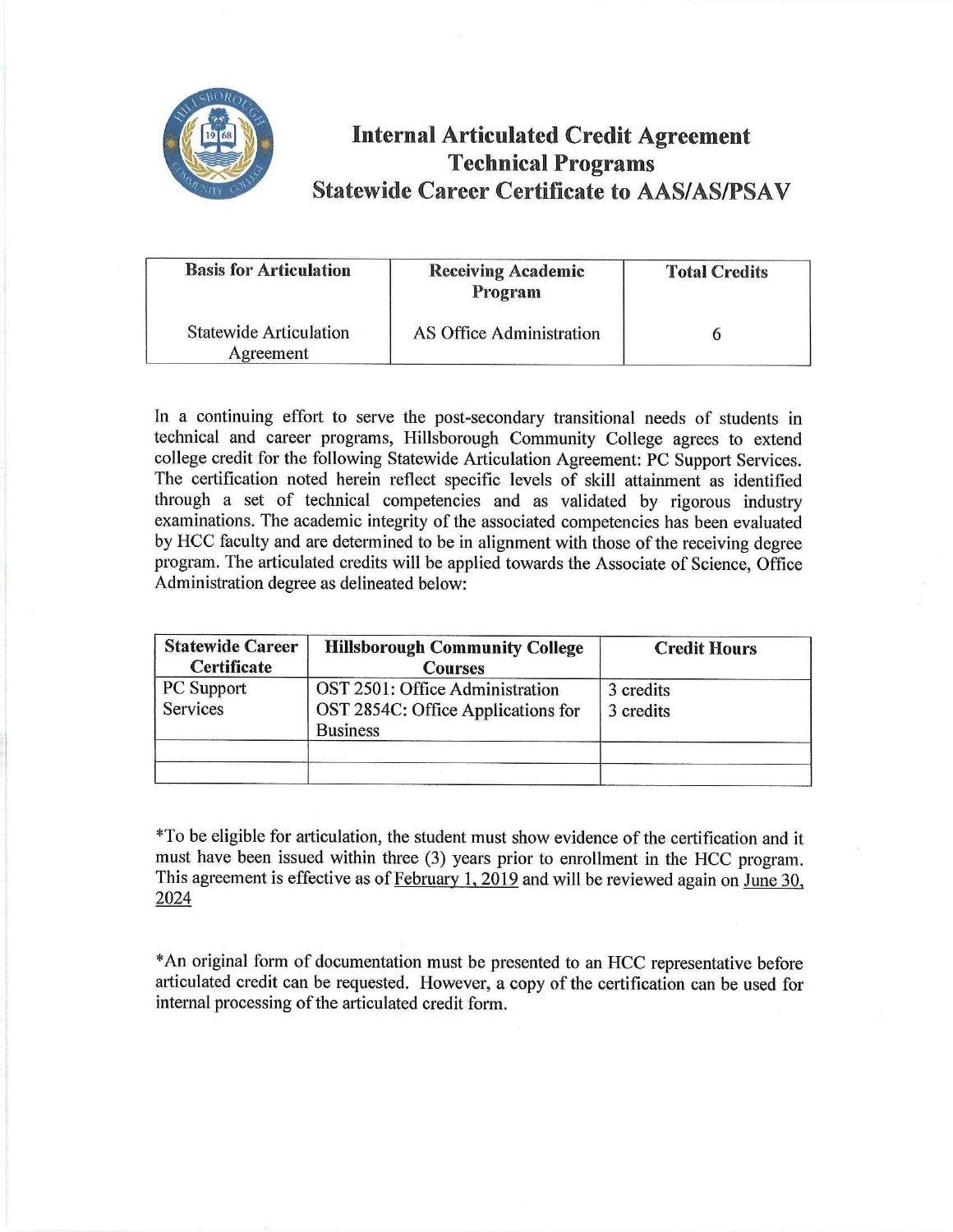# HILLSBOROUGH COMMUNITY COLLEGE

Maggie Morera<br>Department Chair, Office Administration

 $39719$ Date:  $l \mathcal{U}$ Shella Rios<br>Déan

 $\overline{d}$ 

Date:

ا ار

**Brian Mann** Director, Associate in Science Programs

Date:  $-4-3$ -19

ichai Richard Senker

Interim Vice President, Academic Affairs

Date: